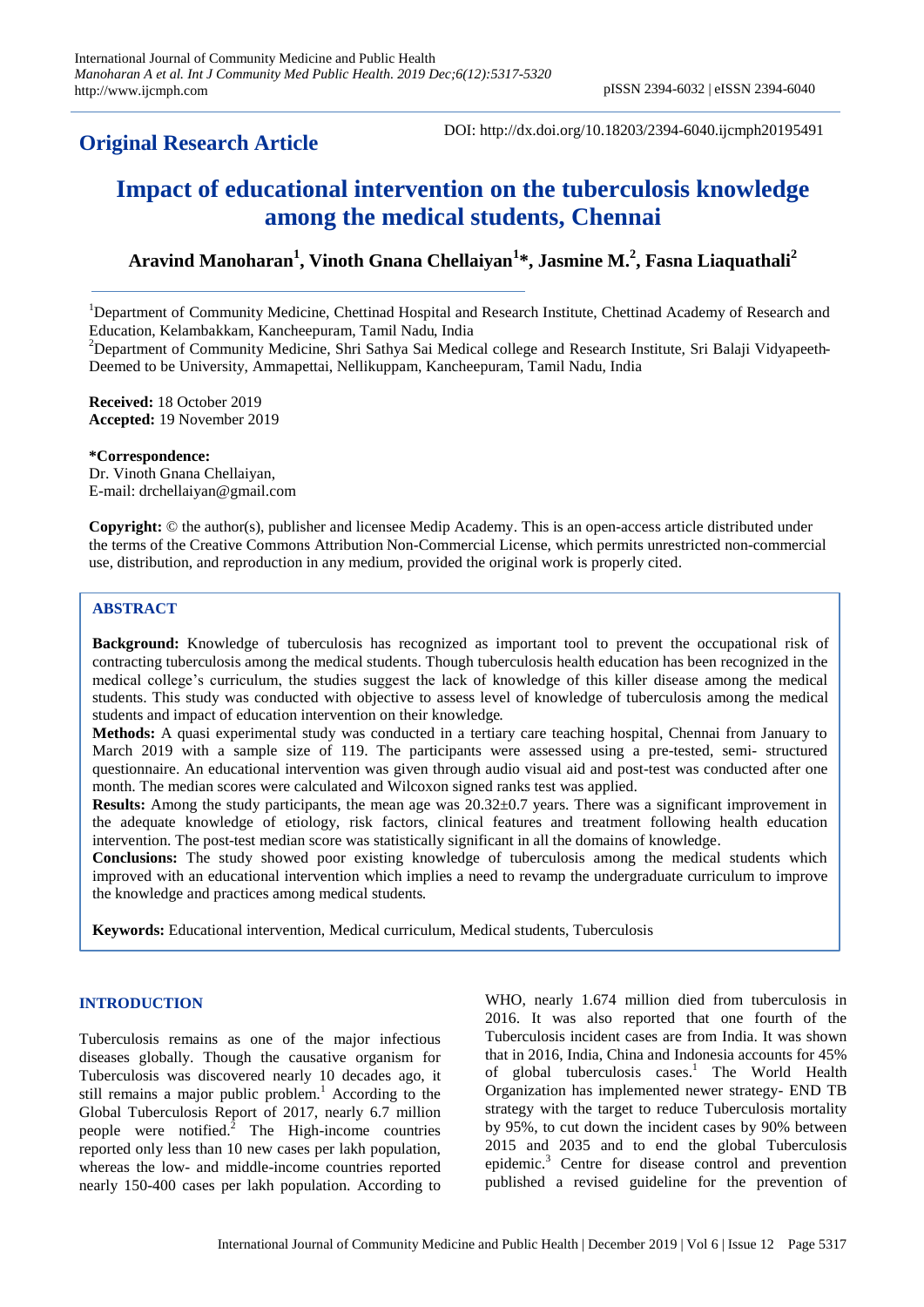transmission of Tuberculosis infection in health care facilities in  $2005^{4.5}$  In 1998, WHO has specified recommendations, knowledge, attitude and skills for a doctor to handle Tuberculosis cases.<sup>6</sup> According to a study conducted in Pune, there is a 15-fold higher estimated incidence of tuberculosis among the medical trainees than in the community.<sup>7</sup> There is a drastic public health consequence of active TB in the medical trainees. They can transmit the infection secondarily to their peers, patients and family members. A knowledge lack among the medical students may contribute to the increased risk of development of diseases.<sup>8</sup> Knowledge of Tuberculosis among the medical students should be important, as they have the higher risk of significant exposures and thereby higher risk of infection.<sup>9</sup> Being a future physician, they should be aware of the determinants, epidemiology, diagnosis and management of Tuberculosis.<sup>10</sup> But studies have reported that knowledge of tuberculosis among the medical students is not sufficient.<sup>11-13</sup> With this background the study was conducted with on objective to assess the level of knowledge of Tuberculosis among the medical students and also to assess the impact of education intervention on their knowledge.

#### **METHODS**

#### *Study design and setting*

A quasi-experimental study was conducted in a tertiary care teaching hospital, in Kancheepuram district, Tamil Nadu. The study was done for a period of 3 months (January to March 2019).

#### *Study population*

Third year medical school students in a tertiary care teaching hospital were included in the study. Students of both gender and more than 18 years of age and willing to participate in the study were included.

#### *Sample size calculation*

Sample size calculation was done using the formula,  $N=$  $(Z_{\alpha} + Z_{\beta})^2 / (E/S)^2$ , with assumption of minimal effect size (E) =0.5, SD of change in outcome (S) =1.91,  $Z_{\alpha}$  =1.96,  $Z_B=0.842$  and 80% power and 0.05  $\alpha$  error, the calculated sample size was 119. In the present study a total of 119 participants were included.

#### *Study tool*

All the participants were given a pre-tested, semistructured questionnaire. The questionnaire had 5 sections. Section 1 was about the basic information on Tuberculosis, Section 2 contains questions to test the knowledge on aetiology, risk factors and features of

tuberculosis, section 3 was about diagnosis, Section 4 on treatment and section 5 was on health program guidelines. Assessment of the adequate knowledge was done by assigning scores to each section. A correct knowledge of more than 80% in each domain was considered to be adequate.

#### *Intervention*

Before the educational intervention, students were administered the study tool for the collection of pretesting information. The educational intervention was given for one hour using the lecture method with the help of audiovisual aids such as powerpoint presentation and videos. After 1-month, same study tool was used to collect the post test data.

## *Statistical analysis*

Data was entered in Microsoft excel Spread Sheet and after checking the normality, the data was analysed using Statistical Package for Social Sciences version 22. (IBM-SPSS v.22.0) Descriptive statistics was presented as percentages and inferential statistics was analysed with Mc Nemar test and Wilcoxon Signed Rank test. A p value of <0.05 was considered to be significant.

#### *Ethical considerations*

Study was conducted after getting institutional ethical committee clearance. Written informed consent was obtained prior to the start of the study.

#### **RESULTS**

A total of 119 participants were included in the study. The mean age of the participants was  $20.32 \pm 0.7$  years. Majority of the participants were females (61.3%) and 38.7% were males. Adequate knowledge for basic information on tuberculosis, aetiology and risk factors, diagnosis, treatment and program guidelines were 47.9%, 8.4%, 49.6%, 5% and 5% respectively before the intervention. Percentage of adequate knowledge was improved significantly for the basic information on tuberculosis, aetiology, Treatment and Program guidelines which was 73.9%, 40.3%, 31.9% and 42% respectively (Table 1).

#### *Scores*

Each domain had a maximum score of 7. There was a significant improvement in the median scores in all the domains after the intervention (Table 2).

The total median pre-test score was 17 and it was improved to total median post-test score of 23 (Figure 1).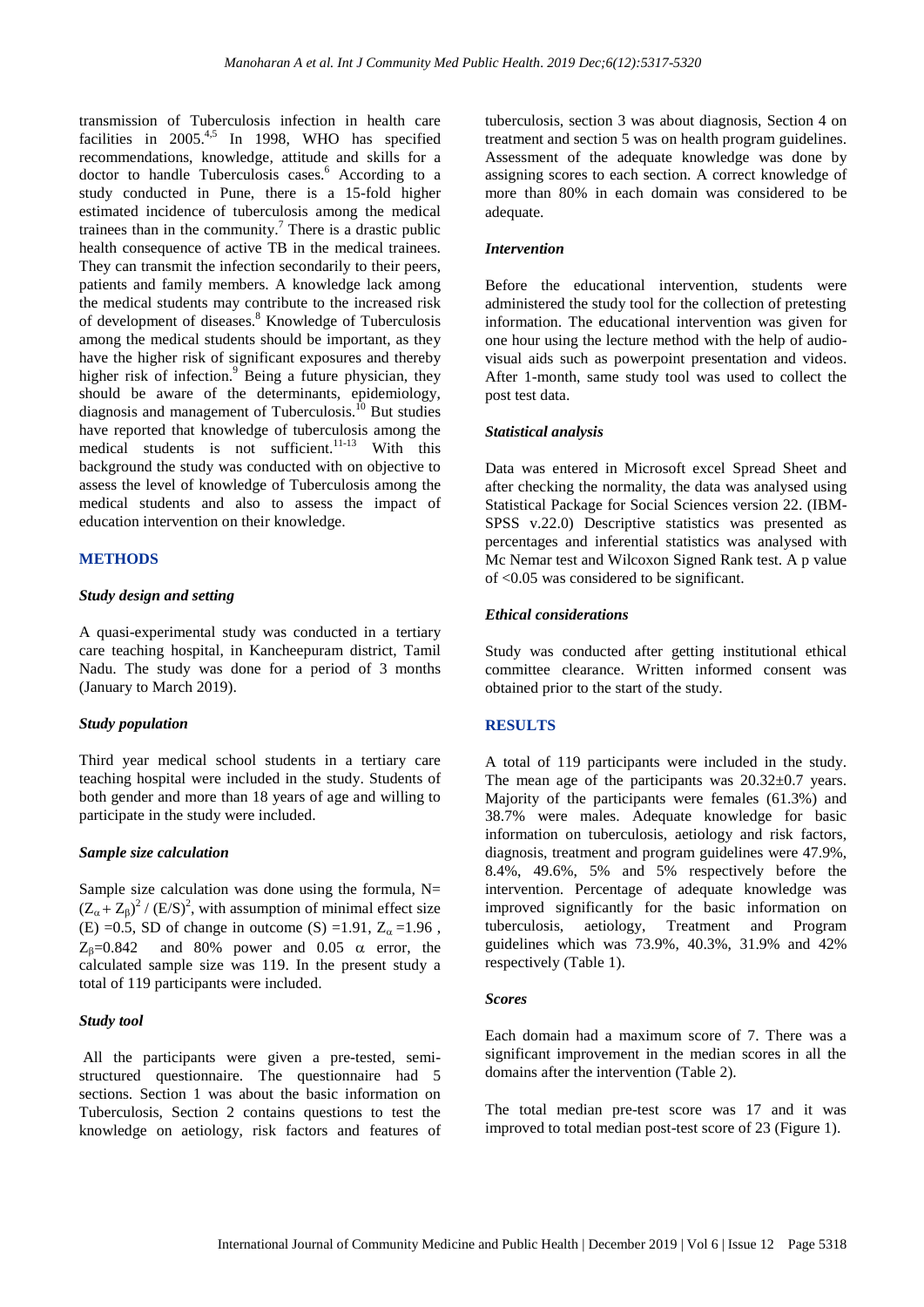| <b>Domain</b>                         | Knowledge<br>adequacy | Pre test $N$ (%) | Post test $N$ $(\% )$ | P value* |
|---------------------------------------|-----------------------|------------------|-----------------------|----------|
| <b>Tuberculosis basic information</b> | Adequate              | 57(47.9)         | 88 (73.9)             | 0.000    |
|                                       | Inadequate            | 62(52.1)         | 31(26.1)              |          |
| Etiology, risk factors, features      | Adequate              | 10(8.4)          | 48 (40.3)             | 0.000    |
|                                       | Inadequate            | 109(91.6)        | 71 (59.7)             |          |
| <b>Diagnosis</b>                      | Adequate              | 59 (49.6)        | 73(61.3)              | 0.088    |
|                                       | Inadequate            | 60(50.4)         | 46 (38.7)             |          |
| <b>Treatment</b>                      | Adequate              | 6(5)             | 38 (31.9)             | 0.000    |
|                                       | Inadequate            | 113(95)          | 81 (68.1)             |          |
| Program guideline                     | Adequate              | 6(5)             | 50(42)                | 0.000    |
|                                       | Inadequate            | 113 (95)         | 69 (58)               |          |

## **Table 1: Comparison of adequate knowledge of the study participants before and after intervention (n=119).**

\*Mc Nemar's test was used.

### **Table 2: Comparison of the pre-test and post-test scores of tuberculosis domains among the medical students (n=119).**

| <b>Domains</b>                           | <b>Pre-test score</b><br>median (IQR) | <b>Post-test</b><br>median $(IQR)$ | <b>Wilcoxon</b><br>Z score | P value* |
|------------------------------------------|---------------------------------------|------------------------------------|----------------------------|----------|
| <b>Tuberculosis basic</b><br>information | $4(4-5)$                              | $5(4-6)$                           | $-3.87$                    | 0.000    |
| Etiology, risk factors, features         | $3(2-4)$                              | $4(4-5)$                           | $-7.53$                    | 0.000    |
| <b>Diagnosis</b>                         | $4(2-5)$                              | $5(3-6)$                           | $-3.59$                    | 0.000    |
| <b>Treatment</b>                         | $3(2-3)$                              | $4(3-5)$                           | $-6.42$                    | 0.000    |
| <b>Program guidelines</b>                | $3(2-3)$                              | $4(4-5)$                           | $-7.53$                    | 0.000    |

\*Wilcoxon signed ranks test.





#### **DISCUSSION**

The present study was conducted among medical undergraduate students which included 119 study participants of tertiary care teaching hospitals. The mean age of the study participants was 20.32±0.7 years in which majority were females (61.3%). Similarly, Montagna et al showed the mean age 22.5±3.7 years and majority included female participants. <sup>9</sup> Ou et al showed a significant results in which increase in the age acquired more knowledge regarding epidemiology, prevention than treatment.<sup>1</sup> The adequate knowledge about basic information of tuberculosis, etiology, risk factors and clinical features which radically increased followed educational intervention which was found significant in the current study. Similarly Panalingan et al showed improved in the basic knowledge of tuberculosis among study participants from 65.22% to 86.83% which was statistically significant (p<0.001) following a health education intervention.<sup>14</sup> Thilakavathi et al study in rural south India showed the impact of health education intervention improved adequate knowledge about tuberculosis from  $18\%$  to  $58\%$ .<sup>15</sup> The above results strongly suggest that a clear health education on tuberculosis with audio-visual aid can significantly improve the current basic knowledge in any study settings.

In the current study, the post-test median scores of basic information on tuberculosis, etiology, risk factors, clinical features, diagnosis, treatment and program guidelines was high when compared to pre-test median scores which was found statistically significant. The most significant change in score was found in basic knowledge of tuberculosis and treatment aspects. Similarly, a study in Vellore showed improvement of mean score from 7.05 (64%) to 9.15 (83.2%) in pre and post-test respectively and the significant change in score was found higher for treatment domain.<sup>16</sup> The result suggests that educating and improving the knowledge of a priority diseases among the medical students, can disseminate this knowledge among their patients, paramedical workers and their family members. It is evident from the study